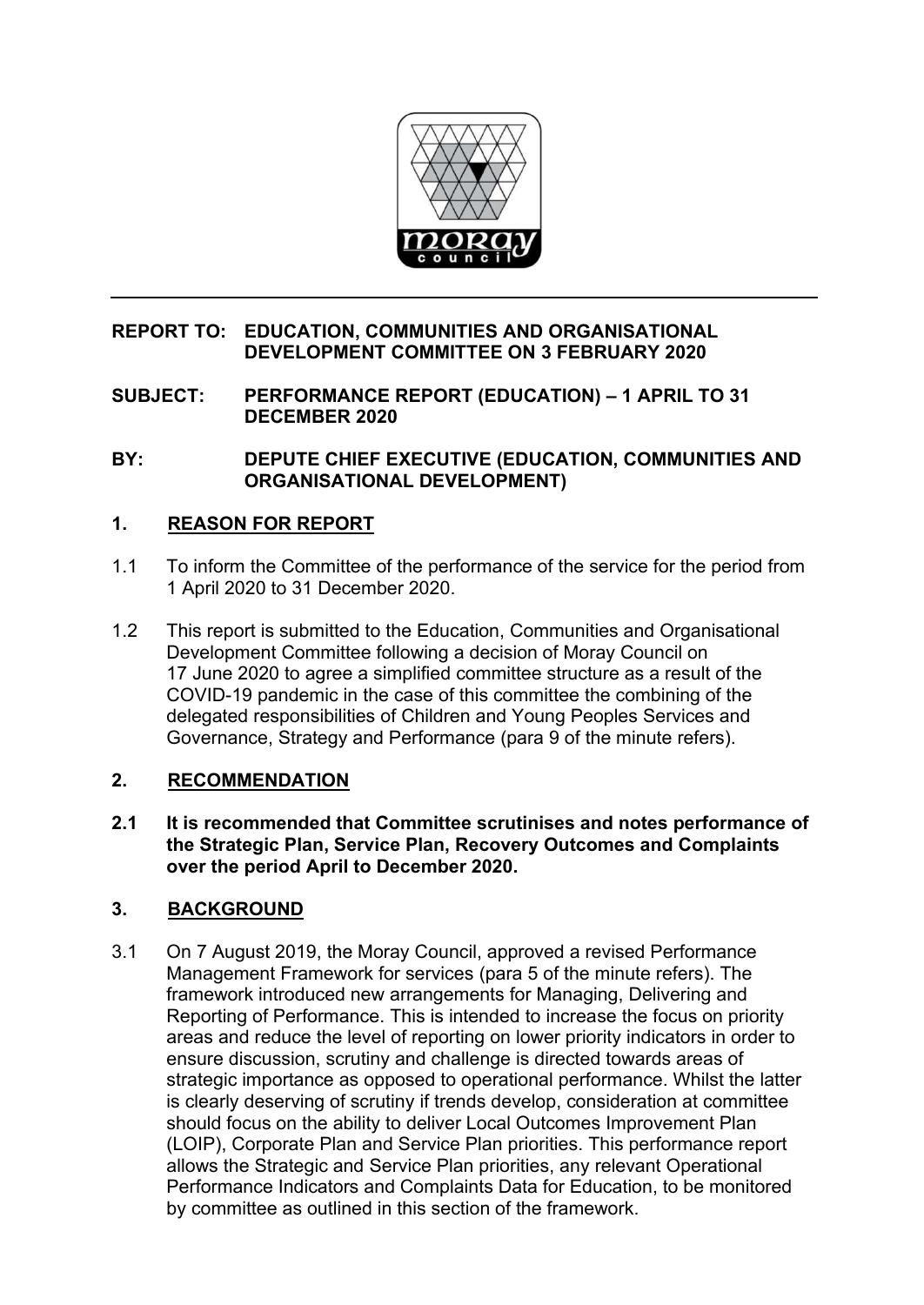## **4. SUMMARY OF PERFORMANCE**

- 4.1 At a meeting of the Education, Communities and Organisational Development Committee on 18 November 2020, approval was given for the Education Service Plan (para 14 of the draft minute refers). This builds on the Education Recovery Plan that was approved by the Emergency Cabinet 21 May 2020 (para 6 of the minute refers. The service plan refers to strategic level, service level and recovery (COVID-19) priorities and outcomes which are reported in three sections:
	- Strategic Outcomes LOIP and Corporate Plan outcomes pertinent to the service.
	- Service Level Outcomes reflecting service priorities which sit below strategic level.
	- Recovery & Renewal Outcomes actions which are a direct result of dealing with the impact of the COVID-19 pandemic.
- 4.2 A total of three strategic actions, seven service level actions and three recovery actions have been used to measure progress over the course of the year to December 2020, summarised in paras 4.3 to 4.11. Progress has been achieved against the majority of actions, with the exception of one action which has not been progressed due largely to the increased demand on Education services as a result of the Covid-19 pandemic.

| <b>Level of Action</b>                   | <b>Number of</b><br><b>Actions</b> | <b>Expected completion</b><br>by end December<br>2020 | <b>Actual completion by</b><br>end December 2020 |
|------------------------------------------|------------------------------------|-------------------------------------------------------|--------------------------------------------------|
| Strategic<br>Outcome                     |                                    |                                                       |                                                  |
| Service Level<br><b>Outcomes</b>         |                                    |                                                       |                                                  |
| Recovery &<br>Renewal<br><b>Outcomes</b> |                                    |                                                       |                                                  |

## **Strategic Outcomes**

- 4.3 Work continues to embed the Strategic Priorities through the lens of COVID-19 recovery. All priority areas of the Education plan continue to progress and are a focus in regular meetings and Quality Improvement processes with Head Teachers and aligned with Central Officer work plans. While actions are progressing, the expected outcomes may not be fully realised due to external factors including the COVID-19 pandemic. (EDU STRAT 1.1)
- 4.4 Significant work has been undertaken with the revision of the raising attainment strategy which was launched with all schools and continues to be a main focus, including the roll-out of the Moderation Strategy. Senior Phase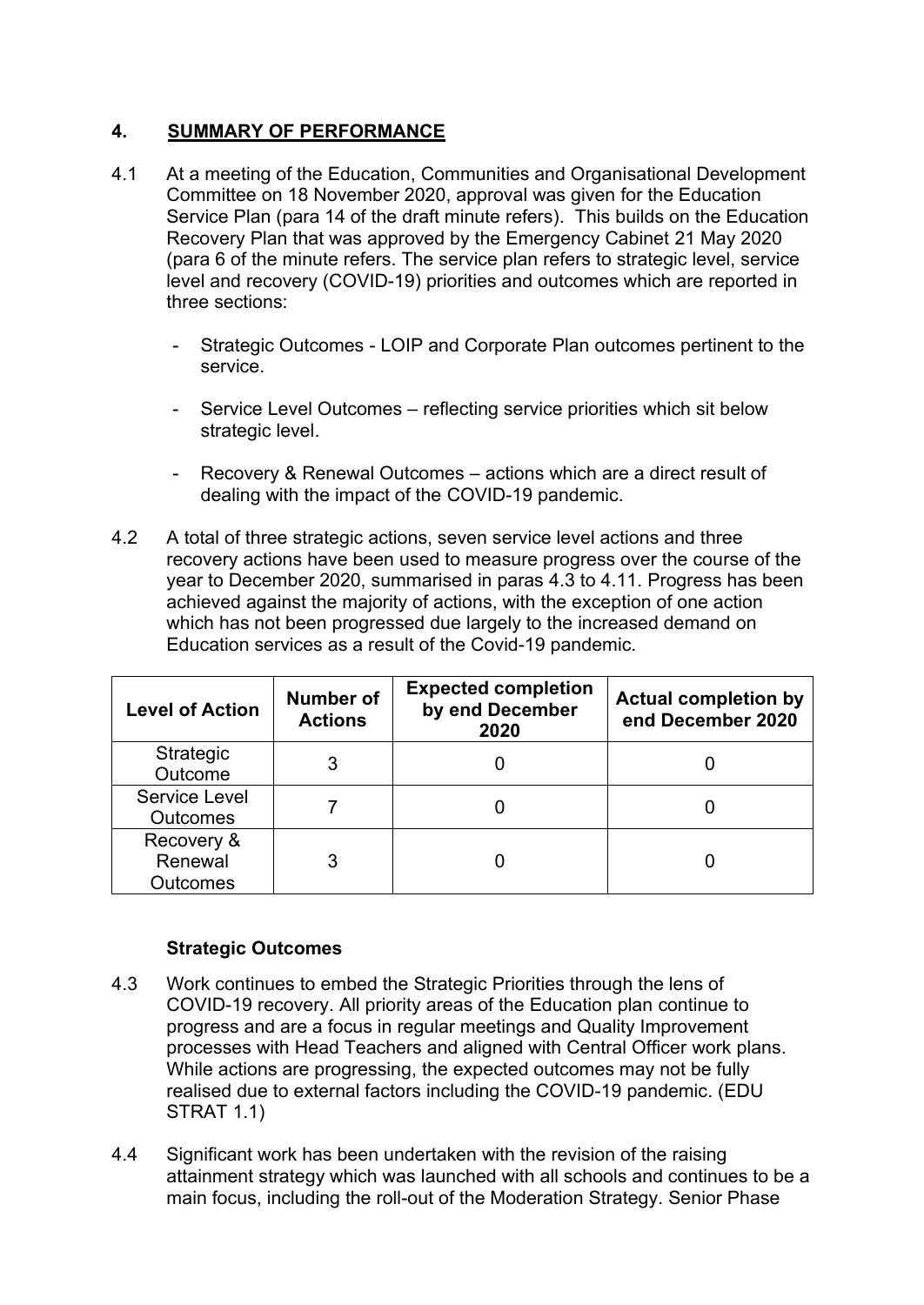Support and Challenge Attainment Meetings have been undertaken with clear actions for improvement identified and agreed in partnership with schools. All schools have provided Early Indication information for Achievement of Curriculum for Excellence Levels (ACEL) and elements of Senior Phase attainment. Schools reported that Tracking and Monitoring is more robust due to approaches taken during COVID-19 lockdown and on returning to school. There has been a focused approach to Literacy, Numeracy and Health and Wellbeing. (EDU STRAT 1.2)

4.5 Due to the volume of guidance and expectations of Scottish Government in terms of school recovery and dealing with outbreaks, work around determining investment in resourcing to drive the pace and scale of change in educational attainment has not been progressed to date. This action will continue to be a priority in the longer term. (EDU STRAT 1.3)

#### **Service Level Outcomes**

- 4.6 Within the service level 'Curriculum' priority all Early Learning Centres in Moray now have Literacy and Numeracy progressions to pilot with pre-school children. Professional judgement will be encouraged for those children that are working from home. Early Years Education Support field officers will support settings to ensure consistency of support and application – this will be reviewed in March 2021. Within schools there is a continued focus on critical components of schools reopening, maintaining strategic impetus on developing the curriculum to ensure high quality learning and teaching, improvement in attainment and achievement and a flexible approach to learner pathways. Plans to progress the refreshed curriculum rationale are ongoing including support from Education Scotland as part of their wider local engagement. Curriculum rationale and design in secondary schools continues to be a main priority focus, with all schools having a flexible approach to develop learner pathways and Developing the Young Workforce initiatives. Partnership approaches are being further developed to include digital solutions. (EDU SERV1.1/2/3)
- 4.7 The service level priority around 'Improving the quality and consistency of learning and teaching' has been progressed across both early learning settings and schools. In 2019/20, 85% of the quality indicators assessed by the Care Inspectorate in Moray Early Learning Centres (ELC) achieved the National Standard rating of 4 or above. Seven ELC settings have been requested to complete and submit the 'Key Question 5' self-evaluation to the Care Inspectorate. This new tool is being used to evaluate how well settings are supporting children and families during the Covid-19 pandemic. ELC training calendar has been developed with a mix of onsite training and Loom (video messaging) to create capacity and accessibility for all settings. Schools continue to progress learning and teaching through pedagogical developments and digital approaches. Education Scotland scrutiny activity is paused at this time limiting quantitative data collection for accurate assessment of quality of school performance. Internal quality assurance processes highlight that schools – from their own self-evaluation – continue to progress engagement and development in line with Our Moray Standard for Learning and Teaching. (EDU SERV 2.1)
- 4.8 Practitioners across Moray engaging in current Education Scotland Professional Learning courses and live courses for Newly Qualified Teachers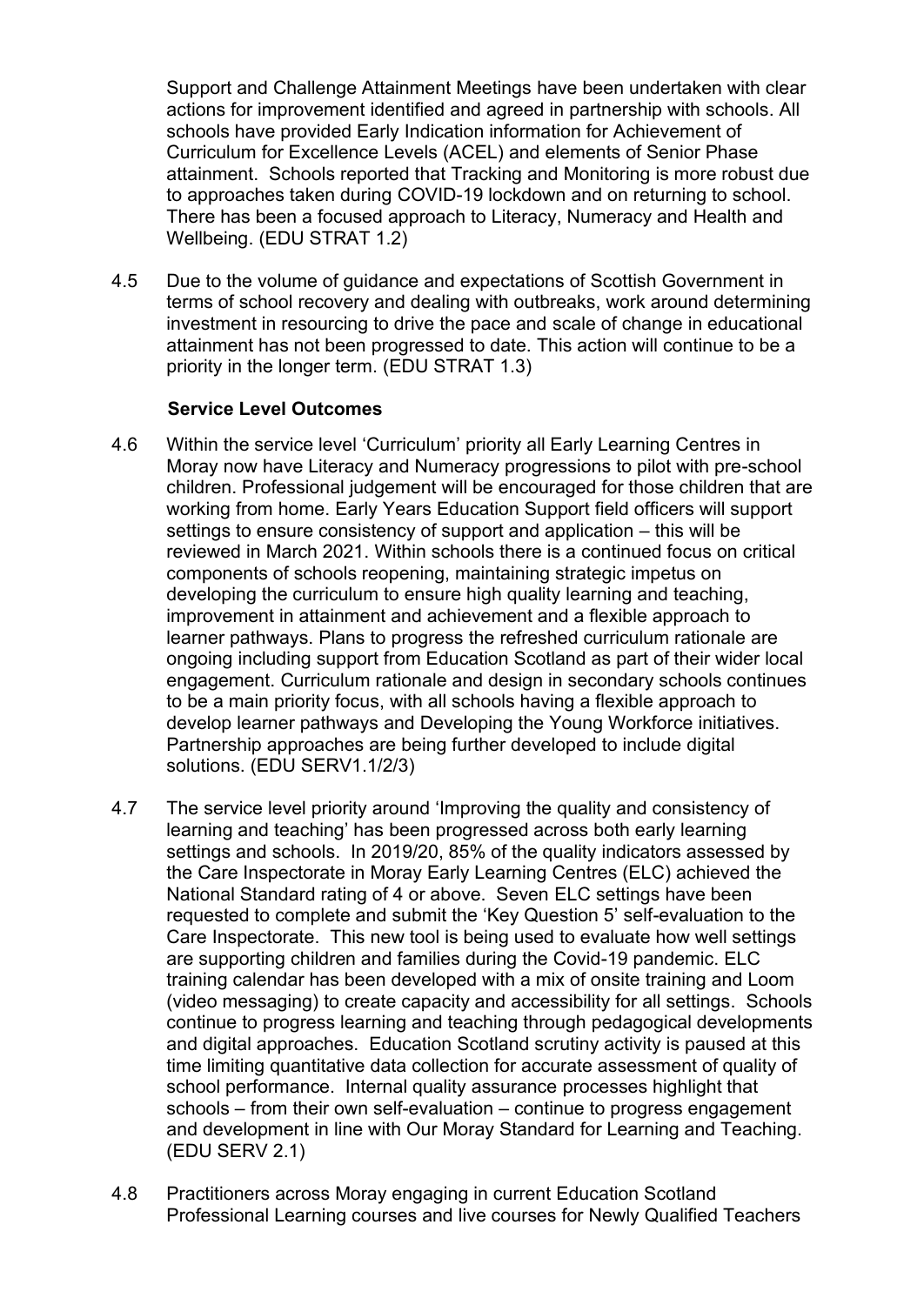and wider staff are continuing. Staff are continuing to embrace with Careerlong Professional Learning (CLPL) and courses in line with Professional Review and Development (PR&D) and next steps identified. Further promotion of available leadership opportunities/CLPL are being undertaken. The Covid-19 pandemic continues to drive aspects of engagement for practitioners with leadership/professional learning. (EDU SERV 3.1)

4.9 Within the service level priority 'Supporting all Learners' the focus for Early Learning Centres is around greater understanding of inclusive practice. Training modules have been developed and will be delivered throughout 2021 using pre-recorded sessions and online "live" sessions. Ongoing work with ASN Education Support Officers and Early Intervention teachers around ensuring Universal support is offered and a wider understanding of staged intervention. Single agency child planning guidance has been revised to support Education Leads when initiating and supporting this process. This has been revised and agreed through the Local Negotiating Committee for Teachers (LNCT) and is ready to be rolled out on a small test of change. There is continued support through Multi-agency working and Multi Agency Safeguarding Hub (MASH) to respond to the needs of our most vulnerable children and young people. (EDU SERV 4.1 & 4.2)

## **Recovery & Renewal Outcomes**

- 4.10 As part of reducing the impact of the COVID-19 pandemic on school communities Moray continue to review National Guidance and implement local guidance as a result. Head Teacher Meetings and briefings continue so staff are fully updated on expectations. The impact of COVID-19 on school communities continues to be a challenge and a major consideration of continued recovery and impact of the loss of learning on attainment and achievement.
- 4.11 All Scottish Government directives have been responded to in relation to the Covid-19 outbreak and wider Education priorities nationally are being adhered to. For example, National Improvement Priorities, Achievement of Curriculum for Excellence levels (Moray continue to gather local data and evidence for reporting), Education Scotland reporting requirements including Equity Audit and the Scottish Attainment Challenge (SAC) 5-year Impact Report. Schools and Education as a single agency continue to ensure all learners are supported and signposted to relevant 3rd sector partners and wider supports. Safeguarding and child protection procedures are reviewed regularly to respond to emerging need and changing approaches to interactions. This has continued during school recovery period.

## **Complaints**

4.12 Between April 2020 and December 2020, Education received 21 complaints. 20 complaints were closed during the same period. Seven (35%) of closed complaints were resolved at frontline stage, with four complaints being upheld, one partially upheld and two not upheld. Twelve (60%) of closed complaints were at investigative stage with three being upheld, two partially upheld, and seven not upheld. One (5%) complaint was escalated and not upheld. 43% (3/7) of frontline complaints were closed within the target five days and 46%